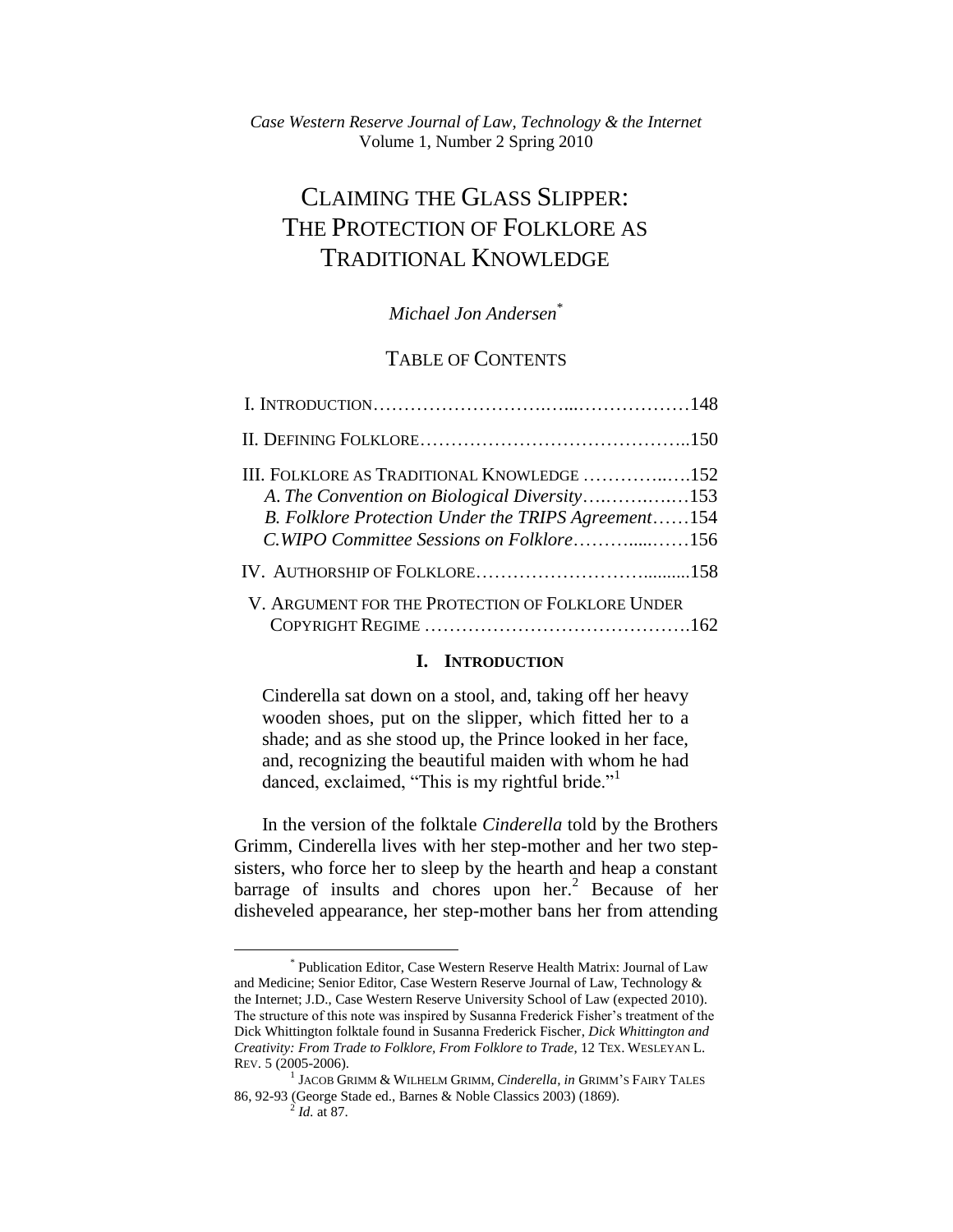a festival at the King"s palace where the prince intends to choose his bride. Cinderella is able to attend the festival by praying at her mother"s grave under a hazel-tree, leading a bird to throw down a dress of gold and silver.<sup>3</sup> Every night, Cinderella dances with the Prince. And every night, she runs home and returns to the hearth so her step-mother and stepsisters will not know she was gone. On the third night, the Prince concocts a plan to make Cinderella lose her shoe, and proclaims he will marry whomever the shoe fits. In a desperate attempt to cram her feet into the golden shoe, one sister cuts off her great toe, while the other cuts off her heel. The Prince sees through the deception and carries Cinderella off on his horse to be married. $4$ 

The *Cinderella* folktale offers the alluring promise of instantaneous ascension from rags to riches, through the favor of a young girl's dead mother as well as the girl's natural beauty and charm.<sup>5</sup> Many developing countries such as Tunisia, Bolivia, and Burundi view property rights in folklore as a path towards their own personal *Cinderella* story.<sup>6</sup> With a little help from an intellectual property regime, the essence of their country"s folklore can be safeguarded from outside influence. If aspects of their oral histories can be fit into popular storytelling molds, these countries might recapture some of the profits realized through mass market retellings of old stories. But just as the step-sisters in *Cinderella* thought they could cut off their feet in order to capture future benefits, creating a separate class of protection for folklore under the auspices of traditional knowledge severs a country"s living tradition, without providing clear guidance for the future creative development of folktales.

In Section II, this Note analyzes how the legal community defines folklore, focusing on the oral tradition of storytelling. Section III addresses the treatment of folklore as traditional knowledge under international treaties and agreements. In Section IV, this Note explores the difficulties in definitively determining authorship for folklore. Finally, Section V argues in favor of protecting folklore through traditional copyright regimes rather than under a new, *sui generis* umbrella of traditional knowledge.

<sup>3</sup> *Id.* at 90.

<sup>4</sup> *Id.* at 92-93.

<sup>5</sup> Rob Baum, *After the Ball Is Over: Bringing Cinderella Home*, 1 CULTURAL ANALYSIS 69, 69 (2000).

<sup>6</sup> Susanna Frederick Fischer, *Dick Whittington and Creativity: From Trade to Folklore, From Folklore to Trade*, 12 TEX. WESLEYAN L. REV. 5, 29 (2005-2006) (noting that Tunisia, Bolivia, Chile, Iran, Morocco, Algeria, Senegal, Kenya, Mali, and Burundi extended copyright laws to specifically protect collective and collaborative works of folklore in the 1960s and 1970s).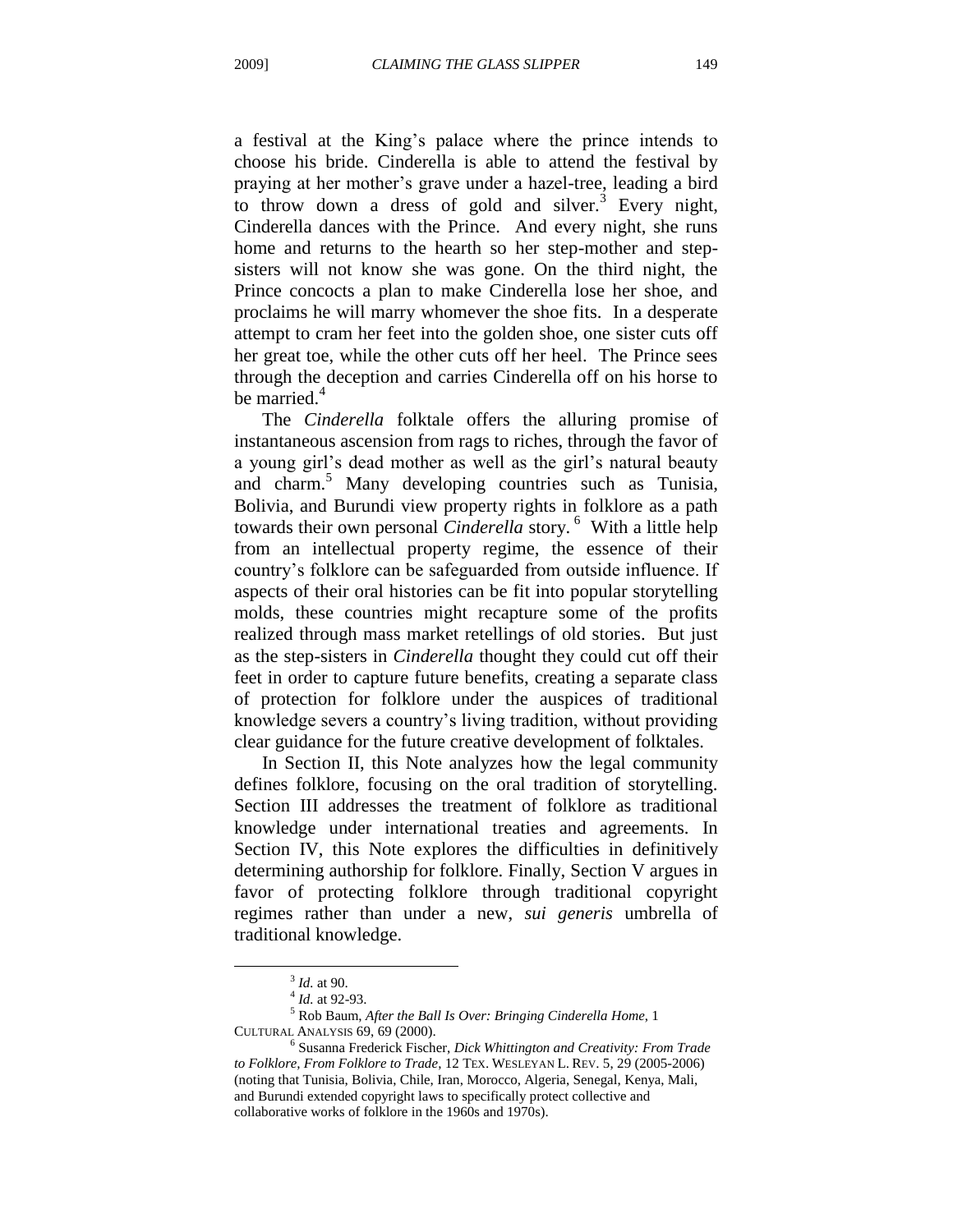#### **II. DEFINING FOLKLORE**

Before discussing the protection of folklore, it is first necessary to establish a working definition for the term. As Dan Ben-Amos notes, "[d]efinitions of folklore are as many and varied as the versions of a well-known tale . . .. folklore became the exotic topic, the green grass on the other side of the fence, to which they were attracted but which, alas, was not in their own domain."<sup>7</sup> Thus, a discussion of folklore calls upon the folklorist to cautiously navigate a number of disciplines as stories flit across media, cultures, and languages as they evolve over the passage of time.<sup>8</sup>

In the field of folklore studies, discussions of folklore often gravitate toward the terms *oral tradition* and *culture*, and researchers tend to justify their research as an analysis of "commercial culture, popular entertainment, mass media, or tourism."<sup>9</sup> According to the American Folklore Society, folklore is a broad umbrella term that encompasses traditional art, literature, knowledge, and practice disseminated largely through "oral communication and behavioral example."<sup>10</sup> While folklore scholars tend to disagree about how far the scope of folklore extends, there appears to be a consensus that the term is relatively broad, and is deeply rooted in an oral tradition centered in local communities.<sup>1</sup>

Given how the international community of folklorists has been hard-pressed to reach a consensus on the term's meaning, it is understandable that the international legal community is equally hard-pressed to reach a consensus. In 1982, the United Nations Educational, Scientific, and Cultural Organization ("UNESCO") and the World Intellectual Property Organization ("WIPO") adopted the "Model Provisions for National Laws on the Protection of Expressions of Folklore Against Illicit Exploitation and Other Prejudicial Actions" ("Model Provisions").<sup>12</sup> The Model Provisions suggest that nations adopt

<sup>7</sup> Dan Ben-Amos, *Toward a Definition of Folklore in Context*, 84 J. AM. FOLKLORE 3 (1971).

<sup>8</sup> *See Id.* at 4.

<sup>9</sup> Barbara Kirshenblatt-Gimblett, *Folklore's Crisis*, 111 J. AM. FOLKLORE 281, 281 (1998).

<sup>&</sup>lt;sup>10</sup> American Folklore Society, About Folklore, What is Folklore, http://www.afsnet.org/aboutfolklore/aboutFL.cfm (last visited May 1, 2010) (noting that folklore includes folk traditions ranging from planting practices, dance, instructions on how to build an irrigation dam, and stories).

<sup>11</sup> Kirshenblatt-Gimblett, *supra* note 9, at 286.

<sup>&</sup>lt;sup>12</sup> See World Intellectual Property Organization and United Nations Educational, Scientific and Cultural Organization, *Model Provisions for National Laws on the Protection of Expressions of Folklore Against Illicit Exploitation and Other Prejudicial Actions*, ¶¶ 22, 24 (1985) [hereinafter *Model Provisions*], *available at* http:// www.wipo.int/tk/en/documents/pdf/1982-folklore-model-provisions.pdf.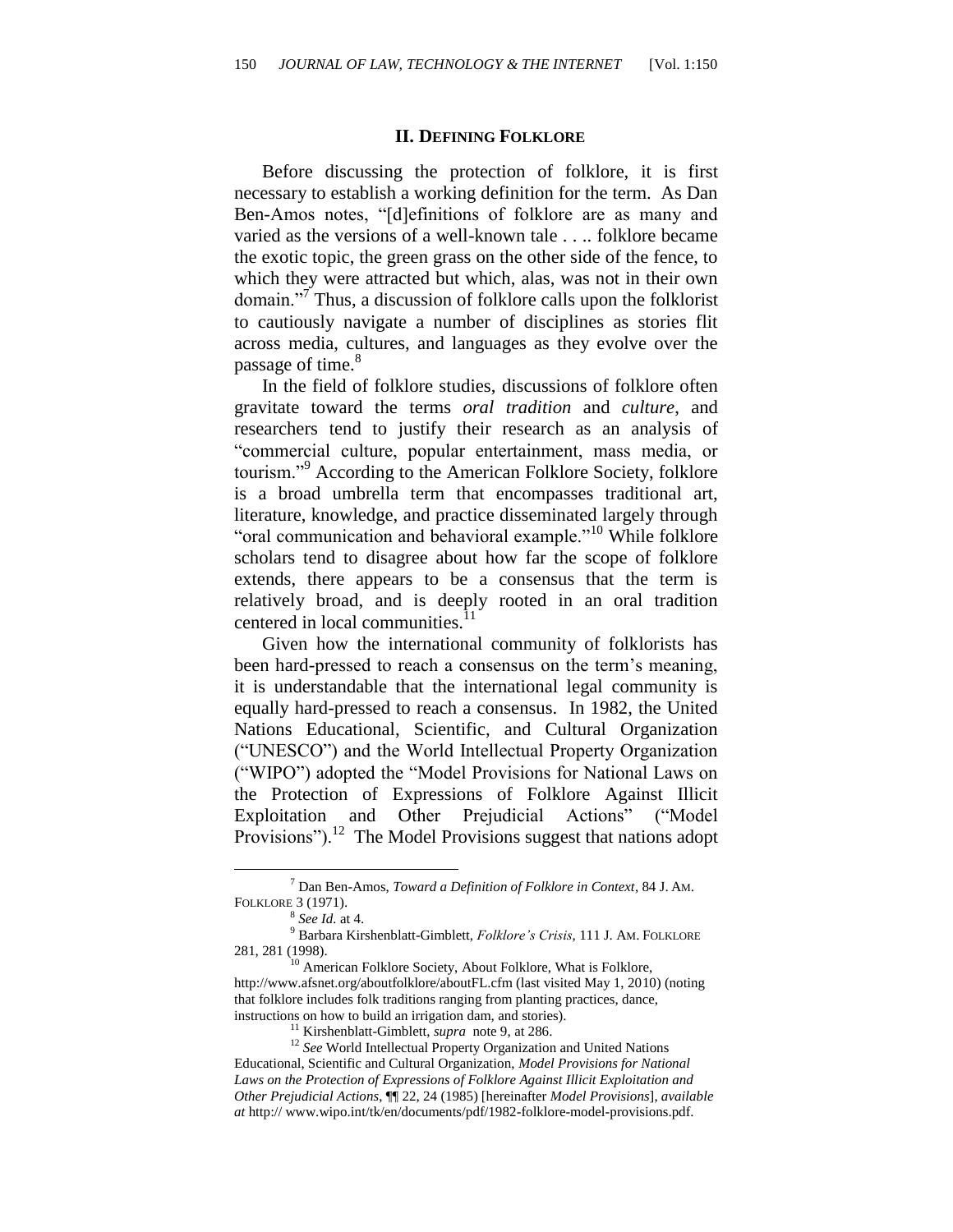*sui generis* intellectual property protections for folklore as defined by its "artistic heritage."<sup>13</sup> This "artistic heritage" standard is vague and confusing, and provides little actual guidance.

Eventually, WIPO settled upon treating expressions of folklore and traditional cultural expressions as synonymous terms for the purposes of describing folklore for international regulation.<sup>14</sup> Under the current draft of guidelines for WIPO, expressions of folklore are defined as:

any forms, whether tangible and intangible, in which traditional culture and knowledge are expressed, appear or are manifested . . . which are: (aa) the products of creative intellectual activity, including individual and communal creativity; (bb) characteristic of a community"s cultural and social identity and cultural heritage; and (cc) maintained, used or developed by such community, or by individuals having the right or responsibility to do so in accordance with the customary law and practices of that community.<sup>15</sup>

This broad definition of folklore includes a wide range of creative works. The definition purposefully avoids limiting its scope to works fixed in a tangible medium. Thus, countries have no affirmative duty to physically collect culturally significant works in order to receive protection. Both individual and anonymous communal works may qualify as expressions of folklore.<sup>16</sup> The forms folklore may take range from stories and oral narratives to glassware and architecture.<sup>17</sup> These diverse creative endeavors have the potential to interact with copyright, trademark, and patent regimes. For the purposes of this Note, I focus on verbal expressions of folklore, in particular the oral tradition as exemplified through "stories, epics, legends, poetry, riddles and other narratives."<sup>18</sup> Oral narratives have been viewed in some circles as the "highest and truest expression of . . . authentic national culture and the appropriate foundation . . . of

<sup>&</sup>lt;sup>13</sup> *Id.*  $\blacksquare$  34 (noting that artistic heritage excludes traditional beliefs, scientific views, substance of legends, and practical traditions from the operative definition of folklore); Fischer, *supra* note 6, at 34.

<sup>&</sup>lt;sup>14</sup> Intergovernmental Committee on Intellectual Property and Genetic Resources, Traditional Knowledge and Folklore: Twelfth Session, The Protection of Traditional Cultural Expressions/Expressions of Folklore: Revised Objectives and Principles, WIPO Doc. WIPO/GRTKF/IC/9/4, ¶ 21(a) (Dec. 6, 2007), *available at*  http://www.wipo.int/meetings/en/doc\_details.jsp?doc\_id=89833.

<sup>15</sup> *Id.* ¶ 24. <sup>16</sup> *Id.*

<sup>17</sup> *Id.*

<sup>18</sup> *Id.*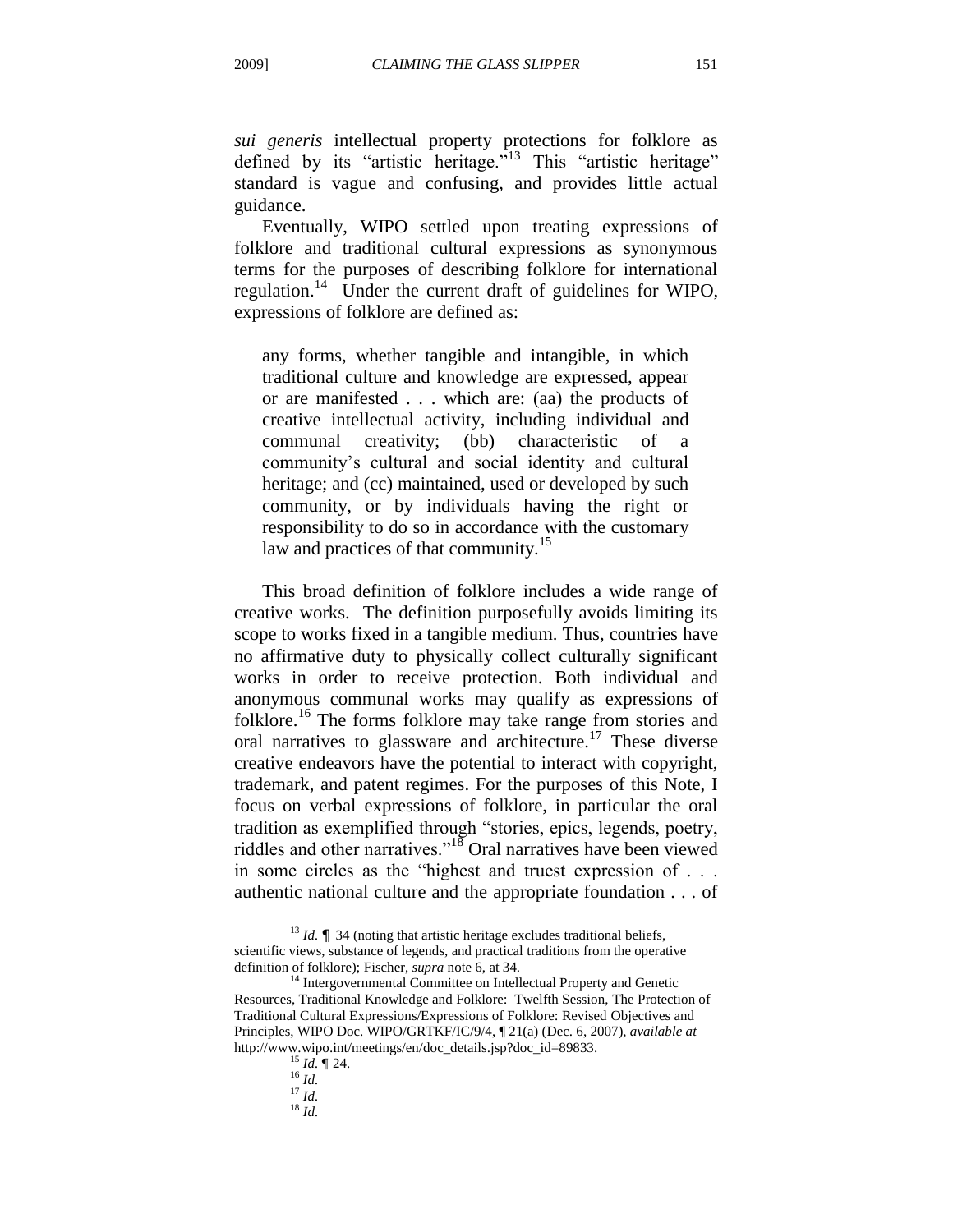national literature."<sup>19</sup> Therefore, oral narratives provide unique insight on the development of an intellectual property regime centered on protecting national identity and culture.<sup>20</sup>

#### **III. FOLKLORE AS TRADITIONAL KNOWLEDGE**

The debate over the inclusion of folklore within international intellectual property regimes began at the Stockholm Diplomatic Conference for the Revision of the Berne Convention in  $1967$ .<sup>21</sup> At this conference, the Indian delegation proposed including "works of folklore" in Article 2(1) of the Berne Convention as a protected work.<sup>22</sup> The proposal by the Indian delegation was rejected because, as Section II established, the term folklore is difficult to define.<sup>23</sup> Instead, a special working group on folklore at the Stockholm Conference ("Working Group") drafted Article 15(4), which stated that for unpublished works by unpublished, unknown authors, where "there is every ground to presume that [the author] is a national of a country of the union," such country could draft laws to designate a competent authority to represent the author, thus entitling the work for protection under the Berne Convention.<sup>24</sup>

In 1982, UNESCO and WIPO drafted the Model Provisions to provide guidance to countries forming *sui generis* regimes to protect their own folklore.<sup>25</sup> The Model Provisions recognized that in the face of accelerated technological innovations, there was potential for the exploitation and commercialization of folklore, and thus the possibility of national identity being distorted.<sup>26</sup> The Model Provisions first suggested that countries attempt to protect folklore through existing intellectual property regimes, such as copyright and trademark law.<sup>27</sup> However, the Working Group believed additional measures were necessary to expand the scope and duration of protection for folklore.<sup>28</sup> Therefore, the Working Group proposed a new *sui generis*

 $\overline{a}$ 

<sup>27</sup> *Id*. ¶ 12.

<sup>&</sup>lt;sup>19</sup> RICHARD BAUMAN, STORY, PERFORMANCE, AND EVENT: CONTEXTUAL STUDIES OF ORAL NARRATIVE 1 (1986) (referring to the views of the German philosopher Johann Gottfried von Herder in particular).

<sup>20</sup> *Id.*

<sup>21</sup> *See* Fischer, *supra* note 6, at 27-28.

 $^{22}$  *Id.* 

<sup>23</sup> *Id.* at 28.

<sup>&</sup>lt;sup>24</sup> *Id.*; Berne Convention for the Protection of Literary and Artistic Works, Sept. 9, 1886, revised July 24, 1971, S. Treaty Doc. NO. 99-27, 828 U.N.T.S. 221, art.  $15(4)(a)$ .

HARRIET DEACON ET AL., THE SUBTLE POWER OF INTANGIBLE HERITAGE: LEGAL AND FINANCIAL INSTRUMENTS FOR SAFEGUARDING INTANGIBLE HERITAGE 48 (2004).

<sup>26</sup> Model Provisions, *supra* note 12, ¶¶ 1-2.

<sup>28</sup> *Id.* ¶ 13.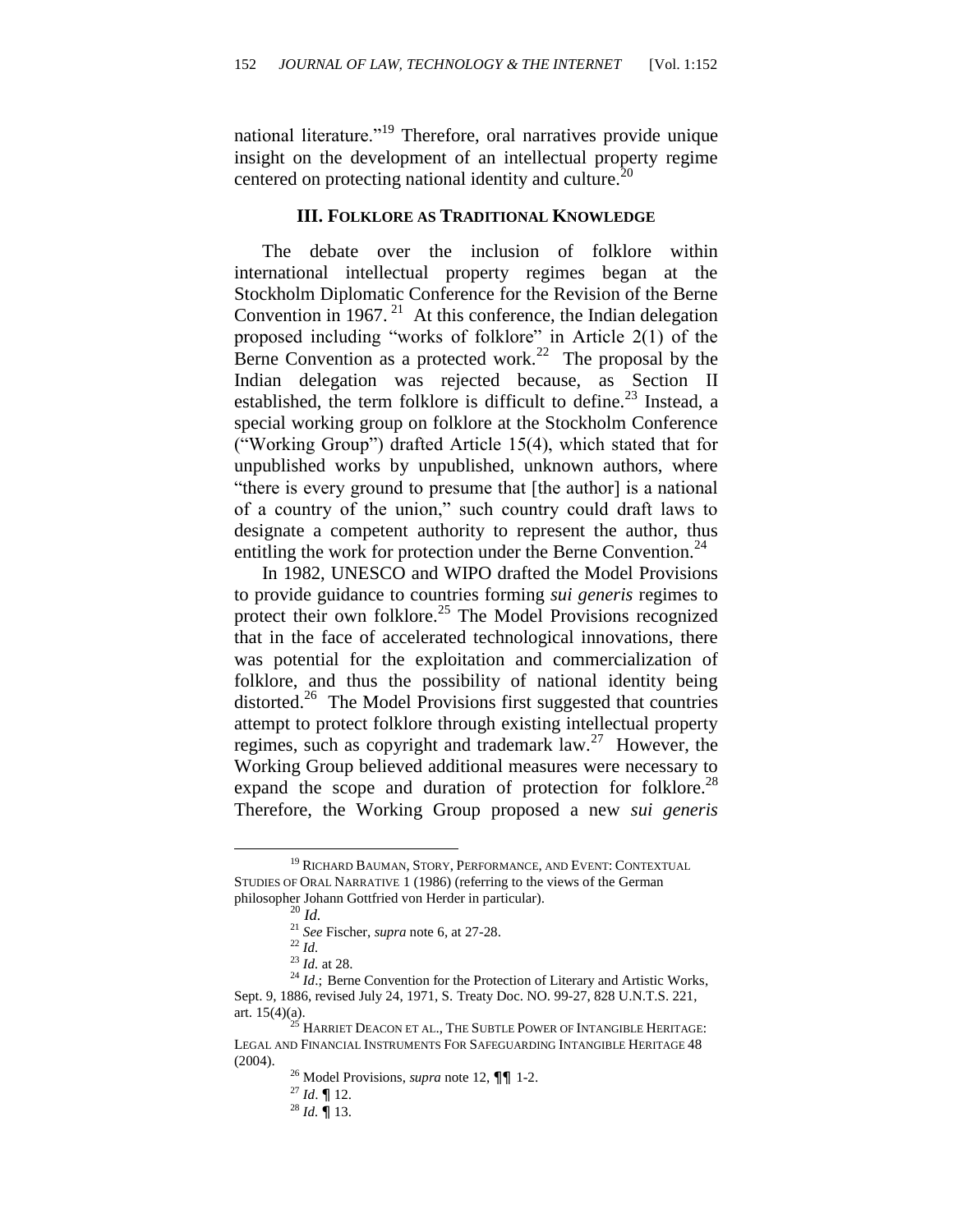regime, with an unlimited term of protection for expressions of folklore that contained "characteristic elements of the traditional artistic heritage."<sup>29</sup> These types of folklore expressions would be forever protected against publication or recitation for profit without authorization by a competent authority.

The Model Provisions carve out fair use exceptions for the use of otherwise protectable folklore in the following cases: "utilization for purposes of education; utilization by way of illustration in the original work of an author or authors, provided that the extent of such utilization is compatible with fair practice; borrowing of expressions of folklore for creating an original work of an author or authors"; $30$  and the case of incidental use.<sup>31</sup> The Model Provisions additionally recommend either a willfulness or negligence standard for the *mens rea* needed to create infringement liability.<sup>32</sup> The terms of the Model Provisions have been adopted in many African countries.<sup>33</sup>

Since the Berne Convention of 1967 and the Model Provisions of 1982, international protection of folklore has developed through three main sources of authority: the Convention on Biological Diversity ("CBD"), the Trade-Related Aspects of Intellectual Property Rights ("TRIPS") Agreement, and a series of WIPO Committee sessions.

#### *A. The Convention on Biological Diversity*

The CBD originated as an ad hoc working group of experts on biodiversity, formed in response to a request by the United Nations Environment Programme's Governing Council in 1987.<sup>34</sup> Mostafa Tolba, former Executive Director of the United Nations Environment Programme, prepared a first draft of the CBD in February of  $1991$ .<sup>35</sup> After consideration by the Intergovernmental Negotiating Committee, the text of this draft was adopted in Nairobi on May 22, 1992.<sup>36</sup>

The Preamble of the CBD explicitly recognized the intrinsic value of "ecological, genetic, social, economic, scientific, *cultural*, recreational and aesthetic values of biological diversity

<sup>29</sup> *Id.* ¶ 25(2).

<sup>30</sup> *Id.* ¶ 25(4).

<sup>31</sup> *Id.*

<sup>32</sup> *Id.* ¶ 25(6).

<sup>33</sup> *Fischer*, *supra* note 6, at 34.

<sup>34</sup> CBD News, *The Convention on Biological Diversity: From Conception to Implementation* (Secretariat of the Convention on Biological Diversity, Montreal, Que.), 2004, at 4, *available at* http://www.cbd.int/doc/publications/CBD-10thanniversary.pdf.

<sup>35</sup> *Id.*

<sup>36</sup> *Id.*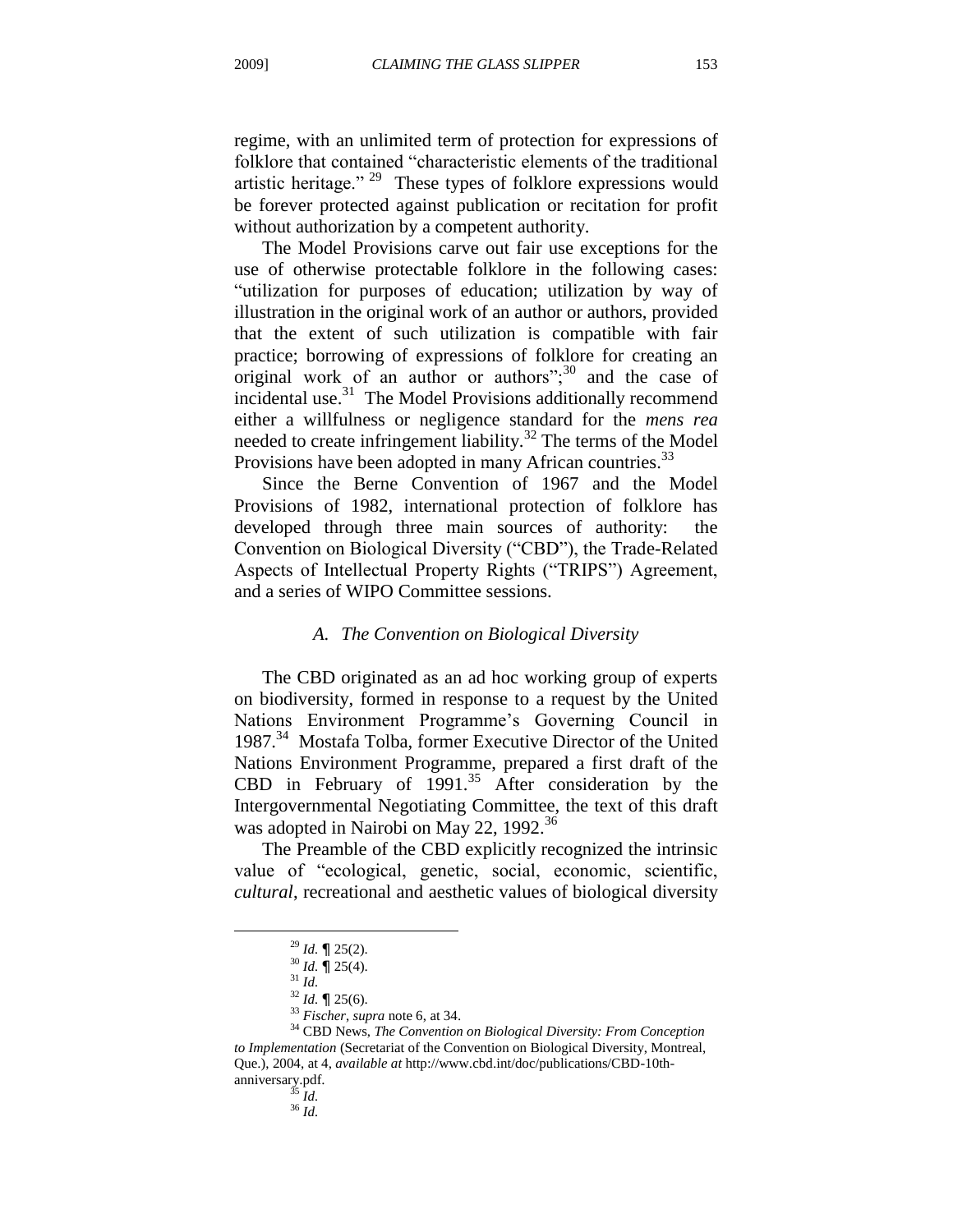and its components."<sup>37</sup> In particular, Article 8(j) of the CBD provides that each contracting party to the treaty shall:

Subject to its national legislation, respect, preserve and maintain knowledge, innovations and practices of indigenous and local communities embodying traditional lifestyles relevant for the conservation and sustainable use of biological diversity and promote their wider application with the approval and involvement of the holders of such knowledge, innovations and practices and encourage the equitable sharing of the benefits arising from the utilization of such knowledge, innovations and practices.<sup>38</sup>

While the CBD"s text does not explicitly mention folklore as a type of traditional knowledge, the inclusion of cultural biological diversity in the text's Preamble opens the gate for folklore's inclusion under this umbrella. Thus, the practice of extending protection to folklore has been adopted by many contracting parties under the CBD.

Under the CBD, the protection of traditional knowledge is a general, amorphous, and unenforceable goal to strive towards. However, the CBD effectively placed folklore within the considered realm of traditional knowledge, and set the stage for future multinational agreements.

#### *B. Folklore Protection Under the TRIPS Agreement*

When the World Trade Organization ("WTO") was established in 1994 in Marrakech, it acknowledged the importance of intellectual property rights by creating a Council for TRIPS.<sup>39</sup> This was one of three councils operating under the general guidance of the General Council.<sup>40</sup> The next year, the TRIPS Agreement was finalized, creating minimum levels of protection for cultural works of signatory nations. The goal of the TRIPS Agreement was to reduce the unbridled free-riding of intellectual property through selective legislation, and to grant

<sup>&</sup>lt;sup>37</sup> United Nations, Convention for Biological Diversity, Preamble, 31 I.L.M. 818, 822 (1992).

 $38$  *Id.* at art. 8(j)

<sup>&</sup>lt;sup>39</sup> Agreement on Trade-Related Aspects of Intellectual Property Rights art. 4(5), Apr. 15, 1994, Marrakesh Agreement Establishing the World Trade Organization, Annex 1C, Results of the Uruguay Round, 1869 U.N.T.S. 299, 33 L.L.M. 1197 (1994), *available at* http://www.wto.org/english/docs\_e/legal\_e/27 trips.pdf.

<sup>40</sup> *Id.*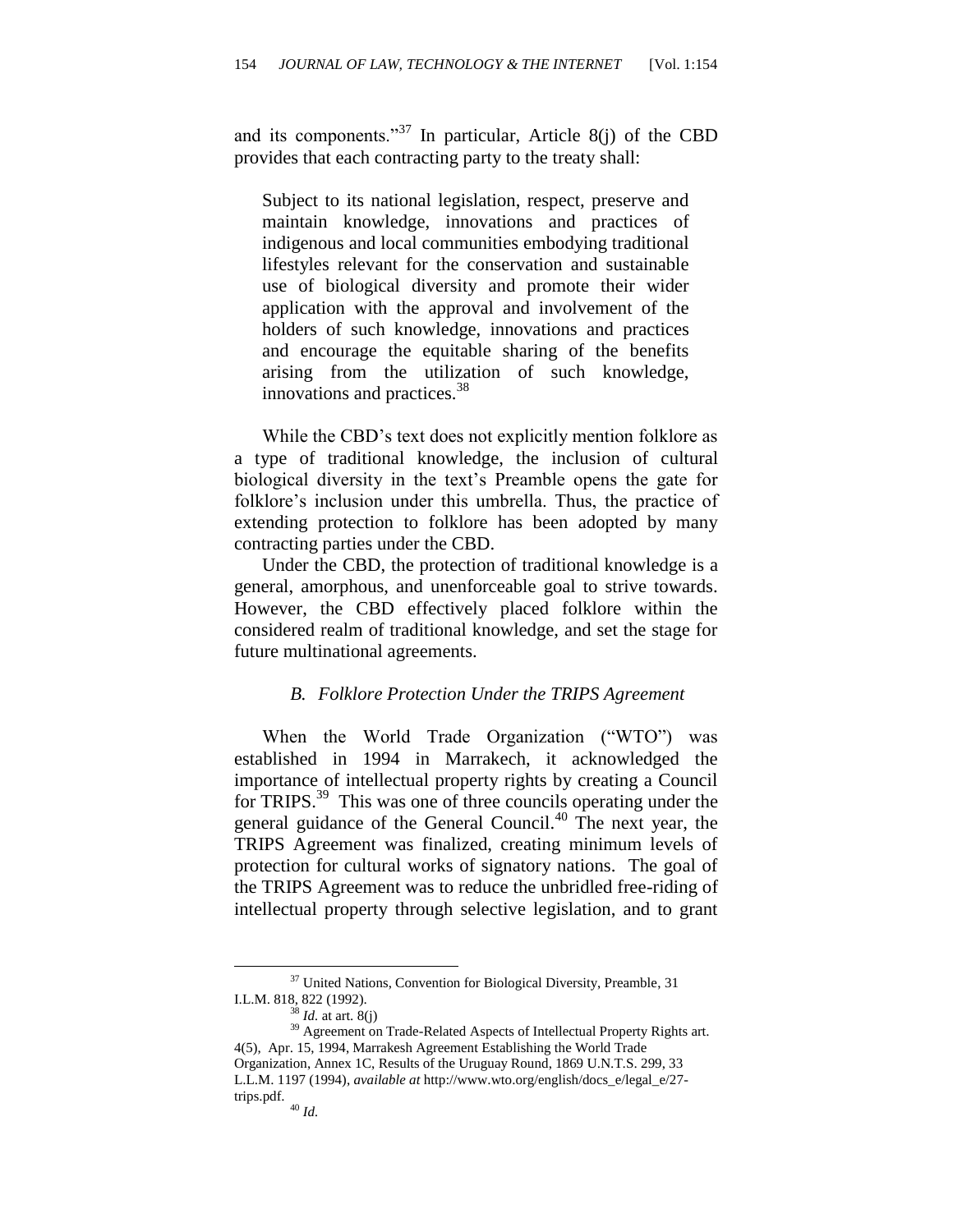$\overline{a}$ 

creators greater security in the enforceability of their works. $41$ Unlike the CBD and WIPO Agreements, the TRIPS Agreement had teeth. The WTO had significant independent enforcement powers through the TRIPS Agreement, both through transparent reviews of national implementation measures through the Council for TRIPS, and through the Dispute Settlement Body which had power to sanction offending parties with trade sanctions.<sup>42</sup> Authorizations for WTO sanctions are rare, with only two in forty-three violations resulting in actual sanctions in the early years of the WTO.<sup>43</sup> However, the threat of trade sanctions provides a strong incentive towards compliance with the TRIPS Agreement.

Under the TRIPS Agreement, protection of traditional knowledge generally falls under Article 27.3(b), which allows for the development of *sui generis* regimes in order to "provide for the protection of plant varieties."<sup>44</sup> Thus, the text of the TRIPS Agreement fails to explicitly provide for the protection of folklore under the guise of traditional knowledge. However, on November 14, 2001, the WTO released a Declaration on the TRIPS Agreement and Public Health at a ministerial session in Doha (the "Doha Declaration"). While the Doha Declaration was designed in large part to address public health concerns, it also called for an examination of the relationship between the TRIPS Agreement and the CBD, including "the protection of traditional knowledge and folklore, and other relevant new developments raised by members pursuant to Article 71.1 of the TRIPS Agreement."<sup>45</sup> This examination would be guided by principles set forth in Articles 7 and 8 of the TRIPS Agreement, which set basic objectives and principles that underline intellectual property protection.<sup>46</sup> In light of this mandate to evaluate the role of traditional knowledge in the TRIPS Agreement, the TRIPS Council has placed the issue of *sui* 

<sup>41</sup> Frederick M. Abbott & Jerome H. Reichman, *The Doha Round's Public Health Legalcy: Strategies for the Production and Diffusion of Patented Medicines Under the Amended TRIPS Provisions*, 10 J. INTL. ECON. L. 923, 923-24 (2007).

<sup>42</sup> Laurence R. Helfer, *Regime Shifting: The TRIPS Agreement and New Dynamics of International Intellectual Property Lawmaking*, 29 YALE J. INTL. L. 1, 23-24 (2004).

<sup>43</sup> Steve Charnovitz, *Rethinking WTO Trade Sanctions*, 95 AM. J. INTL. L. 792, 794 (2001) (noting that the two instances of sanctions resulted from violations by the European Communities involve trade disputes over bananas and meat hormones).

 $44$  Trade-Related Aspects of Intellectual Property Rights art. 27(3)(b), Apr. 15, 1994, Marrakesh Agreement Establishing the World Trade Organization, Annex 1C, Results of the Uruguay Round, 1869 U.N.T.S. 299, 33 L.L.M. 1197 (1994), *available at* http://www.wto.org/english/docs\_e/legal\_e/27-trips.pdf.

<sup>45</sup> PADMASHREE GEHL SAMPATH, REGULATING BIOPROSPECTING 49 (2005). <sup>46</sup> *Id.*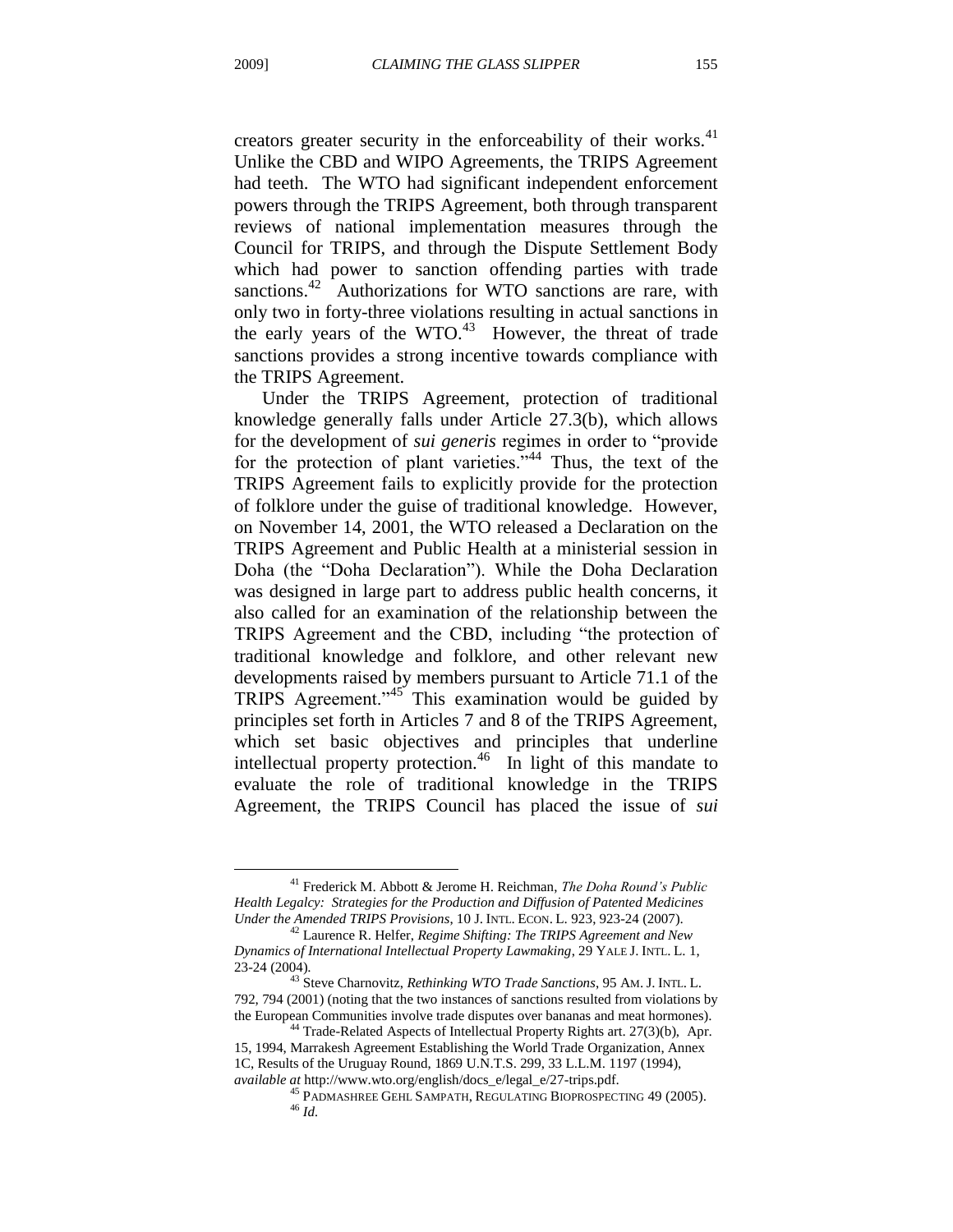*generis* protection for traditional knowledge and folklore as a standing item on the agenda. $47$ 

#### *C. WIPO Committee Sessions on Folklore*

Most of the discussion regarding the international protection of folklore as traditional knowledge has occurred through the WIPO Intergovernmental Committee on Intellectual Property, Genetic Resources and Traditional Knowledge and Folklore.<sup>48</sup> First convened in 2001, WIPO's Committee on Traditional Cultural Knowledge has held fifteen sessions, with a sixteenth session scheduled to take place from May 3, 2010 to May 10, 2010 in Geneva, Switzerland.<sup>49</sup>

The WIPO Committee made note of the value that traditional cultural expressions such as oral narratives provide to communities, both as a repository of functional and historical knowledge, and as a means of defining cultural identity.<sup>50</sup> The WIPO Committee distinguished folklore from other creative works because of its dual purpose as both a source of cultural heritage and as an economic asset.<sup>51</sup> In order to provide heightened protections for folklore while maintaining the balance between its dual purposes, the WIPO Committee recommended limiting the definition of folklore to creative products that are both characteristic of the community and kept current.<sup>52</sup>

 Qualifying works of folklore would be eligible for WIPO protection under three separate categories: registered cultural expressions, unregistered cultural expressions, and secret cultural expressions.<sup>53</sup> While expressions of folklore are entitled to protection upon creation under the proposed treaty,  $54$ communities may opt to register a folklore work with "a competent office or organization<sup> $55$ </sup> or with an agency authorized to act on behalf of the community.<sup>56</sup> For registered

 $\overline{a}$ 

<sup>52</sup> *Id.*

- <sup>55</sup> *Id.*
- <sup>56</sup> *Id.*

<sup>47</sup> Hannu Wager, *Biodiversity, Traditional Knowledge and Folklore: Work on Related IP Matters in the WTO*, 3 INTERCULTURAL HUMAN RIGHTS L.R. 215, 224 (2008).

<sup>48</sup> *Id.* at 224.

<sup>49</sup> Intergovernmental Committee on Intellectual Property and Genetic Resources, Traditional Knowledge and Folklore: Sixteenth Session, The Protection of Traditional Cultural Expressions/Expressions of Folklore: Revised Objectives and Principles, WIPO Doc. WIPO/GRTKF/IC/16 (May 7, 2010), *available at* http://www.wipo.int/meetings/en/details.jsp?meeting\_id=20162.

<sup>50</sup> *Id.* at Annex 5.

<sup>51</sup> *See id.* at Annex 10.

<sup>53</sup> *Id.* at Annex 21-22.

<sup>54</sup> *Id.* at Annex 33.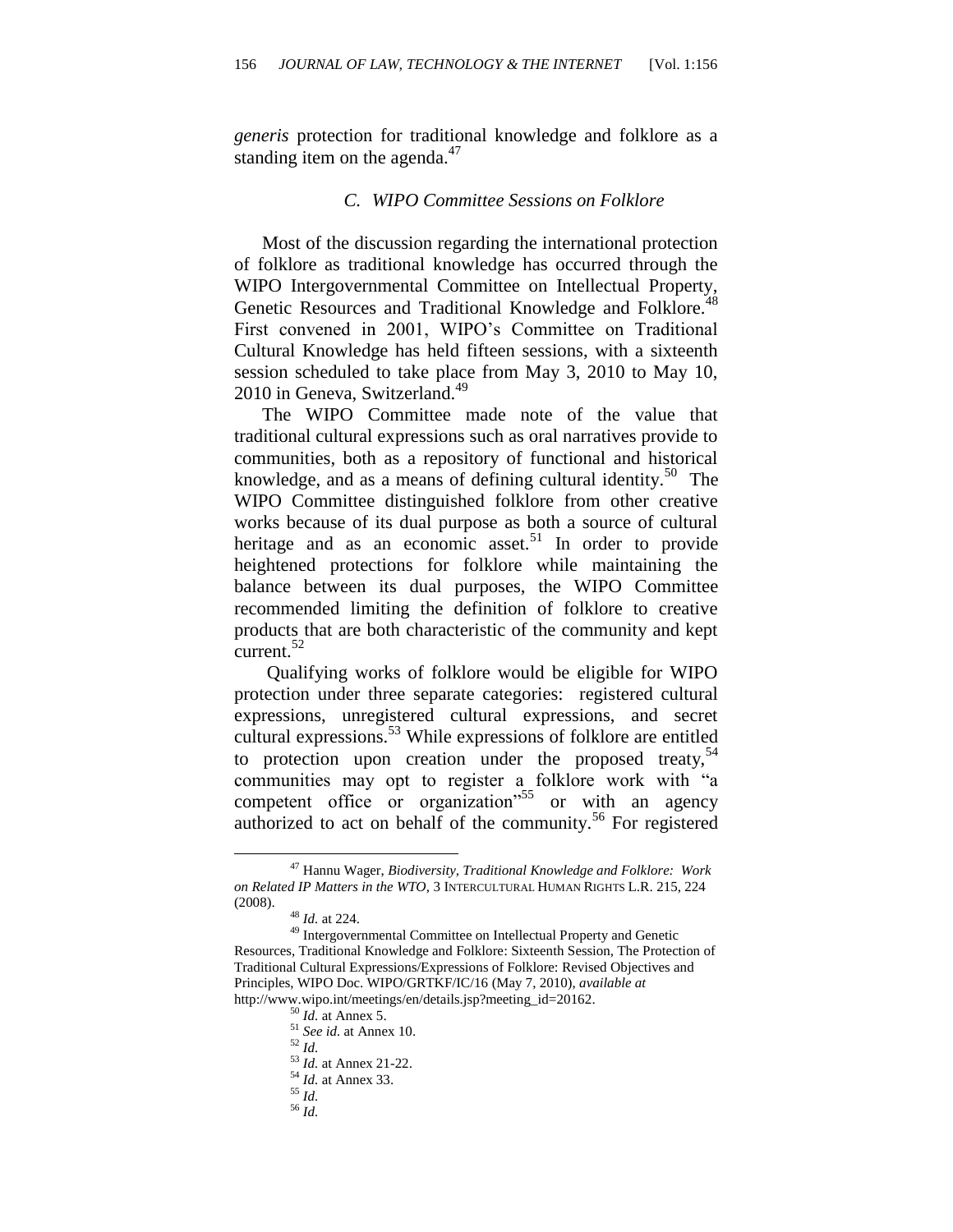works, an agency or organization can seek redress under a misappropriation theory for:

- the reproduction, publication, adaptation, broadcasting, public performance, communication to the public, distribution, rental, making available to the public and fixation (including by still photography) of the traditional cultural expressions/expressions of folklore or derivatives thereof;
- any use of the traditional cultural expressions/expressions of folklore or adaptation thereof which does not acknowledge in an appropriate way the community as the source of the traditional cultural expressions/expressions of folklore;
- any distortion, mutilation or other modification of, or other derogatory action in relation to, the traditional cultural expressions/expressions of folklore; and
- the acquisition or exercise of IP rights over the traditional cultural expressions/expressions of folklore or adaptations thereof.<sup>57</sup>

A rights holder could also claim misappropriation of the expression of folklore involving words, signs, names and symbols, if the use or derivative "disparages, offends or falsely suggests a connection with the community….[involved], or brings the community into contempt or disrepute."<sup>58</sup> Thus, individuals seeking to use registered expressions of folklore would have to seek permission from the community before use. Furthermore, the community would maintain significant control over the nature of their use even after authorization.

For unregistered expressions of folklore, the rights holder or an authorized agent can claim their work was misappropriated if a user failed to properly attribute the folklore"s origin or if the attribution created a false or misleading impression of endorsement by the community. Additionally, unregistered works can be protected from distortion, mutilation or modification, and their rights holder is entitled to equitable remuneration.<sup>59</sup> While unregistered expressions of folklore would not be subject to prior consent or authorization requirements, communities would still be able to exercise

<sup>57</sup> *Id.* at art. 3(a)(i).

<sup>58</sup> *Id.* at Annex 25.

<sup>59</sup> *Id.* at Annex 26.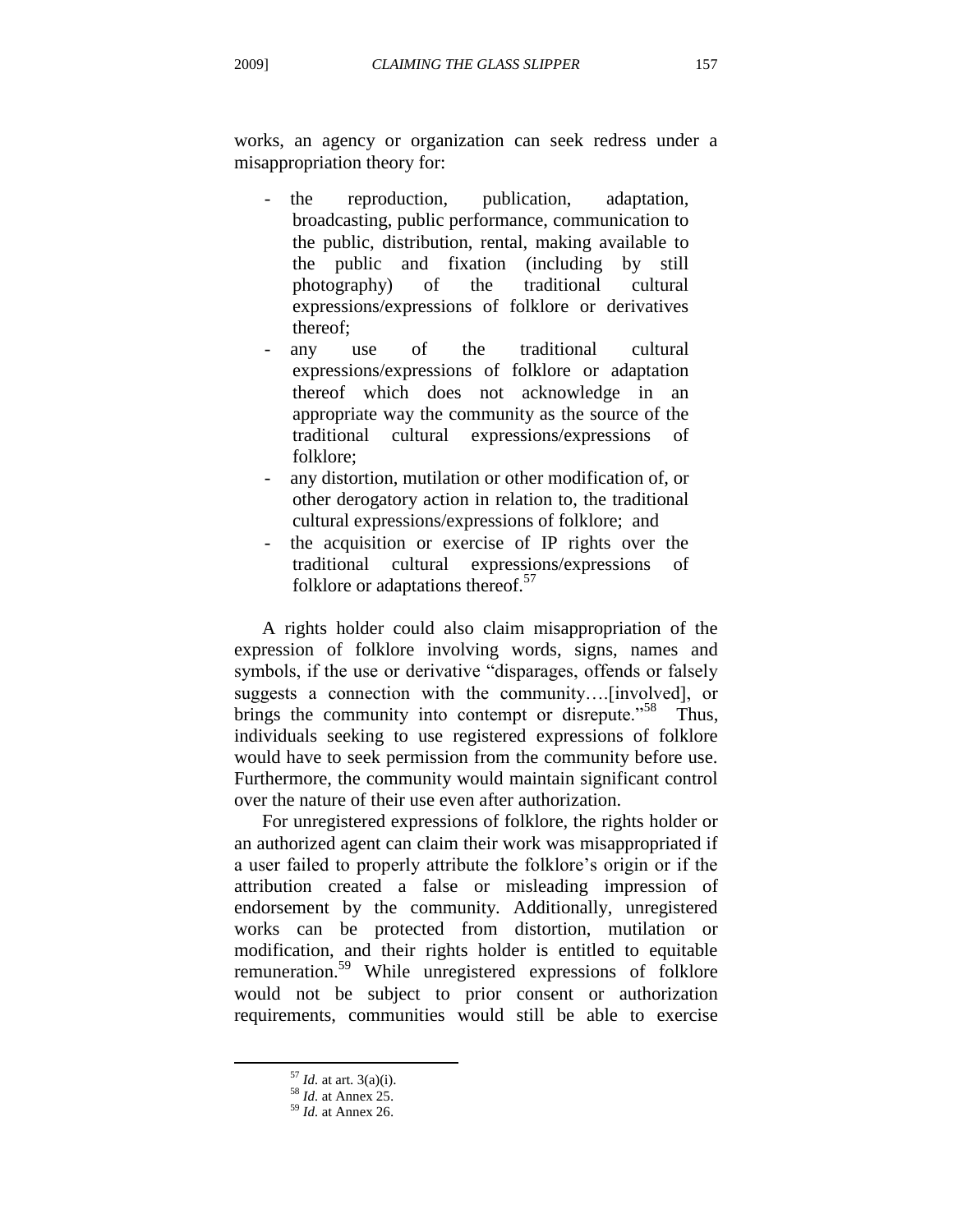control over the nature of their subsequent use following publication.

Finally, communities can protect expressions of folklore intended to be secret from unauthorized disclosure and subsequent use. This protection is in line with the Mataatua Declaration of 1993, which recognized that indigenous peoples have the right to protect and control the initial dissemination of their knowledge. $60$  The Mataatua Declaration created a right akin to the right of first publication in copyright law.

While the WIPO Committee"s proposal is not yet in force, it provides the most comprehensive analysis of how a *sui generis* regime might protect folklore at the international level. Thus, the following sections will concentrate on exploring the ramifications of the WIPO Committee's proposal as it currently stands. Legislation originating from any international bodies, if passed, would likely extend *sui generis* protection to folklore. It would do so by enabling unidentified individuals and communities to achieve unlimited terms of protection for their unrecorded work, at an international level, upon a showing of cultural significance.

#### **IV. AUTHORSHIP OF FOLKLORE**

One of the biggest challenges posed by offering *sui generis* protection to folklore for an unlimited term is the difficulty of ascertaining the proper authorship for a folktale. Because the proposed protection covers works such as oral narratives, which have not been fixed into a tangible medium, the challenge of tracing authorship for these stories is a difficult one. Joseph Campbell, a well-known folklore scholar, theorizes that there is an underlying mono-myth that underlies storytelling: "Whether presented in the vast, almost oceanic images of the Orient, in the vigorous narratives of the Greeks, or in the majestic legends of the Bible, the adventure of the hero normally follows the pattern of the nuclear unit."<sup>61</sup> Thus, under Campbell's theory, storytelling around the world follows a set pattern with particular stages of development, with a limited number of distinct iterations.

The structure of oral narratives like folktales also poses a unique challenge. As a functional matter, orally transmitted narratives are fond of repetition as a source of rest and recall.<sup>62</sup> The storytelling format relies on the almost verbatim repetition

<sup>60</sup> *Id.* at Annex 29.

 $^{61}$  JOSEPH CAMPBELL, THE HERO WITH A THOUSAND FACES 35 (1949).

<sup>62</sup> MAX LUTHI, THE EUROPEAN FOLKTALE: FORM AND NATURE 46 (John D. Niles trans., Indiana University Press 1986) (1947).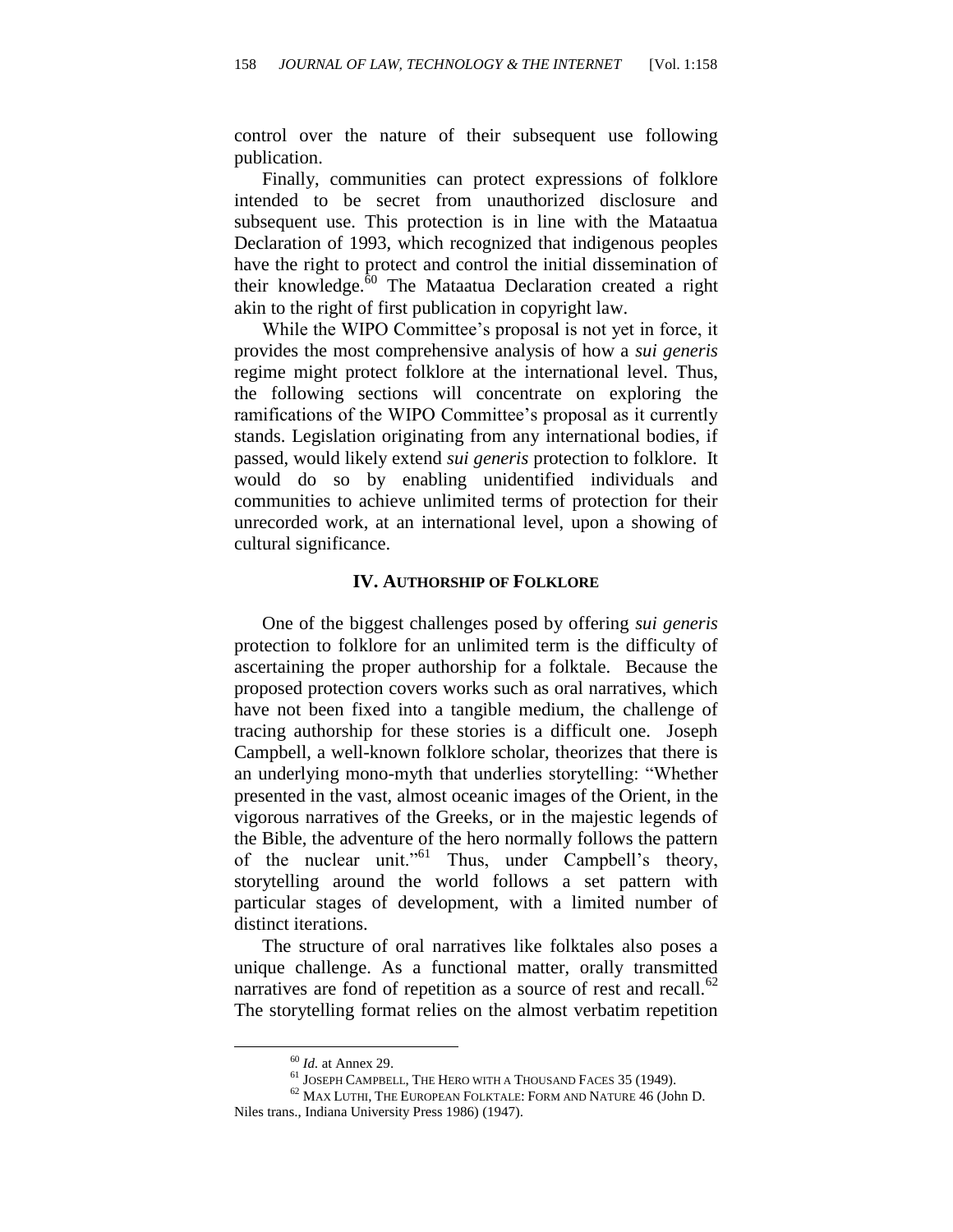of segments of the story, both to ease the burden of memorization on the storyteller and to draw attention to the commonalities in the story. <sup>63</sup> This creates a storytelling convention that necessitates a compact story, turning on slight changes, thus reducing the number of original elements in the story. In the version of *Cinderella* recorded by the Brothers Grimm, Cinderella goes to the prince"s ball for three nights in a row. Each night, Cinderella receives a dress of silver and gold from the hazel tree under her mother"s grave. Each night, the Prince dances with her and claims her as his partner, to the exclusion of all others. And each night, she escapes home to her hearth.<sup>64</sup> According to Max Luthi, the repetition present in folktales like *Cinderella* creates a self-enclosed and selfsufficient iteration of the folktale that is merely retold in the eyes of the audience.<sup>65</sup>

There have been a number of efforts to chronicle the histories of folklore. One of the most famous attempts can be found in the work of the Brothers Grimm themselves. The brothers started their academic careers as legal scholars at the University of Marsburg.<sup>66</sup> The first edition of *Kinder- und Hausmarchen*, a collection of children's and household tales, was written as a scholarly work and is replete with copious prefaces and scholarly notes supplementing the folktales themselves. $67$  The stories collected by the Brothers Grimm furthered the purpose of preserving cultural heritage. In Elizabeth Dalton"s introduction to the collection, Dalton notes:

[i]n the preface to the first edition, the Grimms celebrate the purely German and authentically oral and peasant origins of the tales. They had the good luck, they say, to find a village storyteller, Frau Viehmann, whose tales were 'genuinely Hessian'...[t]he folktales, they write, "have kept intact German myths that were thought to be lost'...[t]he German and oral roots were emphasized again and again.<sup>68</sup>

Based on the guidelines established by the WIPO Committee, the works assembled by the Brothers Grimm, including *Cinderella*, would be prime candidates for protection as expressions of folklore. The stories collected by the Brothers

<sup>63</sup> *Id.*

<sup>64</sup> GRIMM & GRIMM, *supra* note 1, at 90-91.

<sup>65</sup> Luthi, *supra* note 62, at 50.

<sup>66</sup> GRIMM & GRIMM, *supra* note 1, at xvii.

<sup>67</sup> *Id.* at xviii.

<sup>68</sup> *Id.* at xix.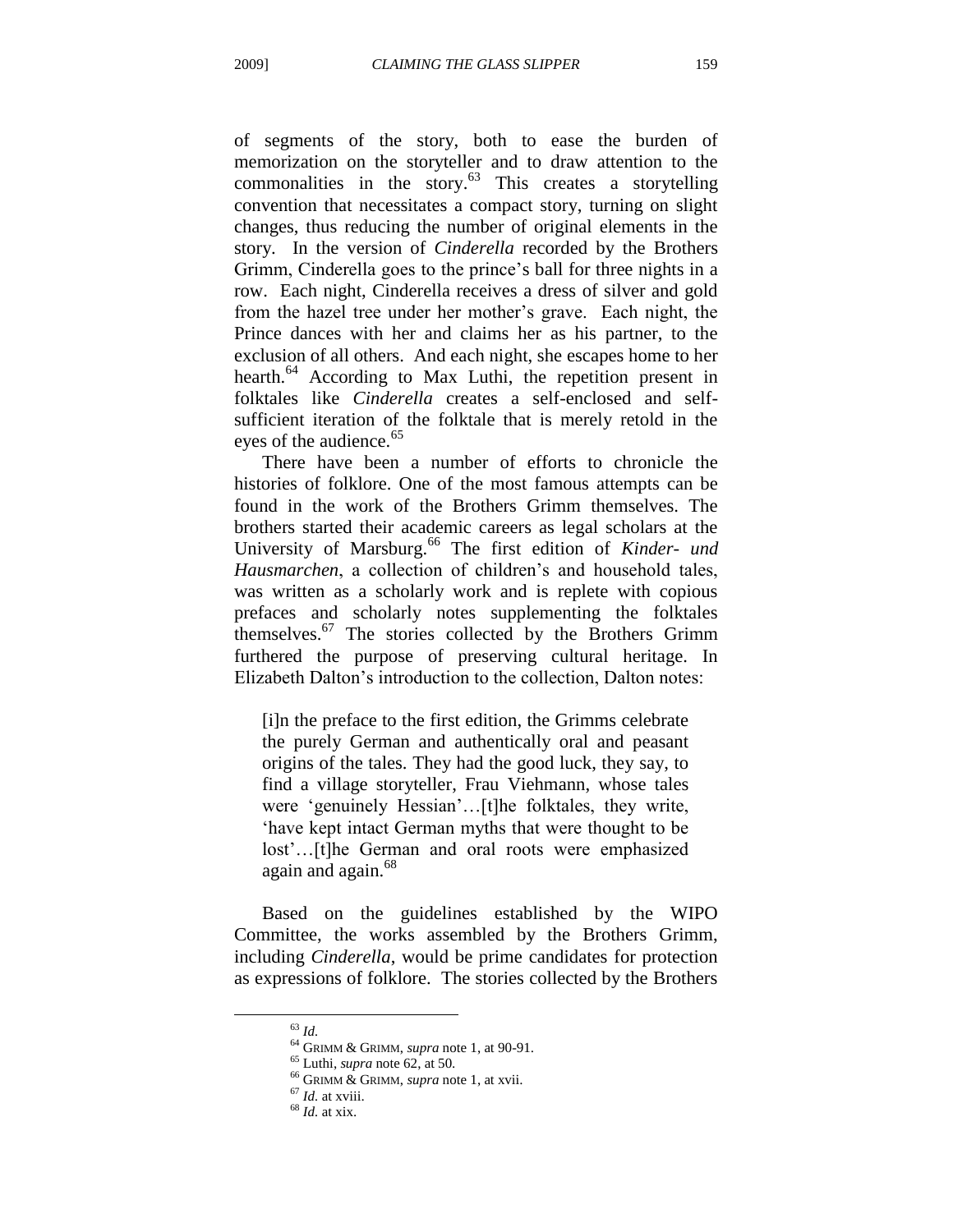Grimm were authentically and uniquely German, and celebrated the country's rich culture.<sup>69</sup> Thus, based on the claims made by the Brothers Grimm, Germany could register the work and receive compensation for subsequent uses of the stories, either on its own behalf or on behalf of the Hessian community. Companies like Disney that wished to retell the story in another medium would have to seek German"s permission before moving forward with the project. Even if Germany did not register the work, it could argue for attribution in the film"s credits, or argue for economic recompense for the resulting distortion of a story integral to Germany's cultural heritage.

Starting in the 1880s, Finnish scholars operating under the theory that every tale has a single originating author, applied scientific methods to catalog the diffusion of stories.<sup>70</sup> In 1928, Stith Thompson built upon the work of the Finnish scholar Antti Aarne and released *The Types of the Folktale*, a catalog of folktale variants.<sup>71</sup> While the original catalog focused on Western folktales, Hans-Jörg Uther updated the classification system to incorporate international folklore.<sup>72</sup> The Aarne-Thompson-Uther index classifies *Cinderella* as 510A.<sup>73</sup> Scholars such as Swedish folklorist Anna Birgitta Rooth have identified more than 700 variants of *Cinderella*. 74 The earliest known record of the story dates back to approximately 850 CE, with the Chinese story Ye Xian.<sup>75</sup> Variants of the story have been recorded in the folklore of Japan, Russia, Brazil, Italy, France, and Africa, and include many of the same elements found in the version recorded by the Brothers Grimm.<sup>76</sup> The Disney movie version of *Cinderella* is based on Charles Perrault's French version of the folktale, *Cendrillon*.<sup>77</sup> Arguably, individual elements of the story such as the use of a pumpkin as transportation can be traced back to an individual recorded source. But since *sui generis* protection of folklore expressions does not require that a story be fixed in a medium, a country could employ this protection as a shield to prevent even

<sup>&</sup>lt;sup>69</sup> *Id.* (citations omitted).

 $^{70}$  Lee Haring, Book Review, 20 MARVELS & TALES: JOURNAL OF FAIRY-TALE STUDIES 103 (2006) (reviewing HANS-JORG UTHER ET AL., THE TYPES OF INTERNATIONAL FOLKTALES: A CLASSIFICATION AND BIBLIOGRAPHY: BASED ON THE SYSTEM OF ANTTI AARNE AND STITH THOMPSON (2004)).

<sup>71</sup> *Id.*

 $^{72}$  *Id.* at 104-05.

<sup>&</sup>lt;sup>73</sup> THE GREENWOOD ENCYCLOPEDIA OF FOLKTALES & FAIRY TALES, VOLUME ONE: A-F 201, 203 (Donald Haase ed., 2008).

<sup>74</sup> *Id.* at 203.

<sup>75</sup> *Id.* at 201.

<sup>76</sup> *Id.* at 201.

<sup>77</sup> JUDY SIERRA, THE ORYX MULTICULTURAL FOLKTALE SERIES: CINDERELLA 161 (1992).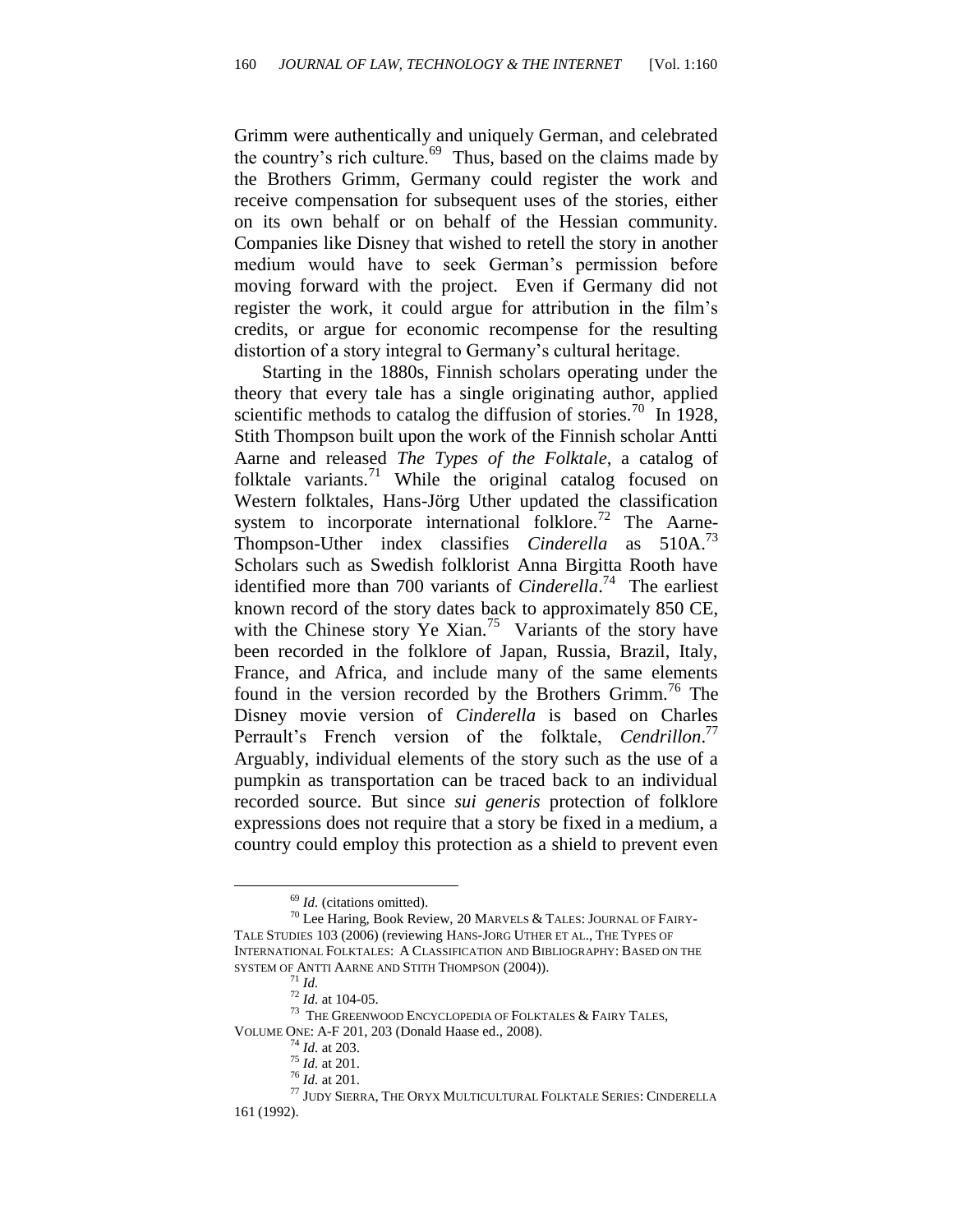academic use of a story it claims as its own. This would make it practically impossible to definitively determine the origins of many stories and its elements.

The Aarne-Thompson catalogue divided folktales into 2,499 types, with the majority of tales classified in the "Ordinary Folktales" category comprised of only 900 different types.<sup>78</sup> When Uther updated the catalogue in 2004, the number of folktales was reduced to 2,399 types. While the catalogue may provide an invaluable guide to communities attempting to establish authorship of their expressions of folklore, it raises just as many questions of authorship. The *Cinderella* story alone has developed into a folktale in hundreds of communities. Many of these communities claim the story as a piece of their national culture and identity, and might wish to assert control over the storytelling.

Allowing communities to restrict the subsequent use of folktales runs counter to the oft touted purpose of promoting expressions of folklore as a living tradition. The WIPO Commission recognized this purpose, noting that the form of protection should respond to the folktales "collective, communal and inter-generational character . . . and their constantly evolving character within the community<sup>79</sup> that stems from cross-cultural exchange. Under both Joseph Campbell"s theory of the mono-myth and the Finnish model of individual authorship, many of the stories viewed as culturally significant folktales originate from a shared, evolving framework of storytelling. This framework relies on similar stylistic elements that develop freely across national, communal, and cultural boundaries. There is no definitive retelling of *Cinderella* because, in many ways, it changes with each retelling. Incentivizing communities and governments to register their folktales would likely have the effect of severing stories from their living tradition, while enabling protection for an artificial canonical version espoused by the community.

In the Brothers Grimm version of *Cinderella*, the Prince told Cinderella"s father that his bride "shall be no other than she whose foot this golden slipper fits."<sup>80</sup> The two step-sisters were happy upon hearing this, since they had beautiful feet.<sup>81</sup> When the shoe did not fit the elder step-sister, she cut off her big toe at

<sup>78</sup> Tormod Kinnes, AT Types of Folktales, http://oaks.nvg.org/folktaletypes.html (last visited May 10, 2010).

 $79$  Intergovernmental Committee on Intellectual Property and Genetic Resources, Traditional Knowledge and Folklore: Sixteenth Session, The Protection of Traditional Cultural Expressions/Expressions of Folklore: Revised Objectives and Principles, *supra* note 49, at Annex 11.

<sup>80</sup> GRIMM & GRIMM, *supra* note 1, at 91.

<sup>81</sup> *Id.*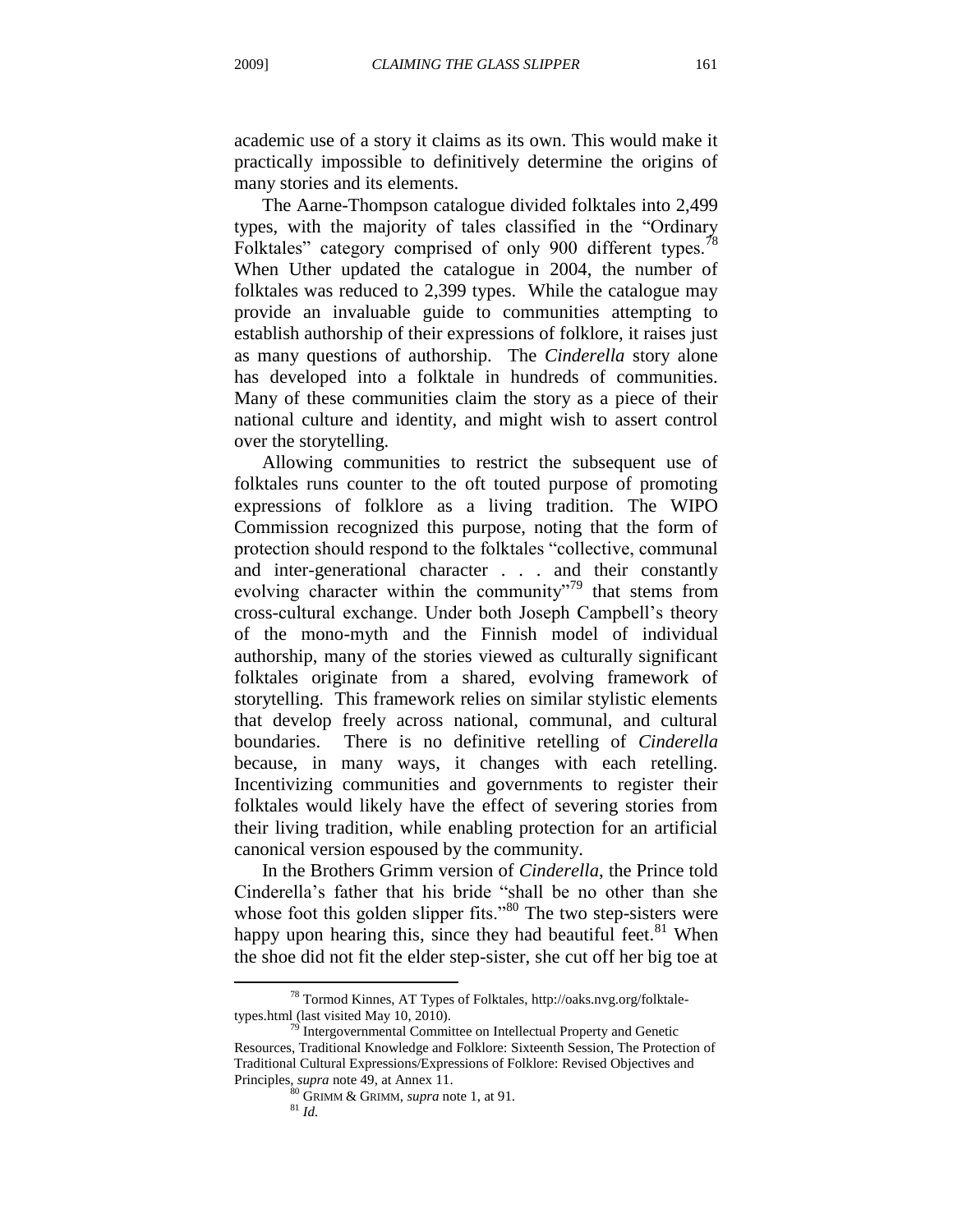her mother"s urging, since she would not need the foot after she married the Prince. But the Prince did not want the elder stepsister. $82$  When the shoe did not fit the younger step-sister, the younger sister cut off her heel at her mother"s urging, since she would not need the foot after she married the Prince. But the Prince did not want the younger step-sister either. $83$  Similarly, the international community is trying to create a working definition of expressions of folklore, which provides an unprecedented *sui generis* regime with no term limits. Many developing countries with established indigenous cultures support the idea of a *sui generis* regime, since they see a rich cultural heritage and valuable economic asset in their stories and folktales. However, in order to profit off of the stories, these countries would need to severely curtail the evolutionary growth of the stories by restricting who could participate in the process of retelling. In doing so, they would be removing one of the elements that gave the stories value as a reflection of society in the first place. Admittedly, there may be folktales, which develop in communities so insulated from outside contact that nothing would be lost by granting *sui generis* protection. These communal folktales would be the rare case where Cinderella"s golden slipper would properly fit. The international community could grant protection from outside harm without destroying the process that gave rise to the folktales in the first place. However, there would still be a likelihood that authors and institutions would try to fit their works into the folkloric mold in order to profit off of enhanced *sui generis* protections. At what point do tales of Mickey Mouse and Ronald McDonald become as engrained in American culture as those of Pecos Bill, Johnny Appleseed, and Uncle Remus' Brer Rabbit?

# **V. ARGUMENT FOR THE PROTECTION OF FOLKLORE UNDER A COPYRIGHT REGIME**

As this Note has shown, there is often great difficulty in ascertaining authorship for oral expressions of folklore. $84$ Additionally, this ascertaining of authorship poses a threat to the future development of these oral expressions as part of a community"s heritage and culture. Therefore, imposing *sui generis* protection on oral narratives is inadvisable. The temptation to abuse unlimited term limits for works with unidentified and often unascertainable authors would pose too great a danger to the future development of creative works. This Note relies on recognizing the value of a public domain in

<sup>82</sup> *Id.*

 $^{83}$  *Id.* at 92.

<sup>84</sup> *See supra* Part IV.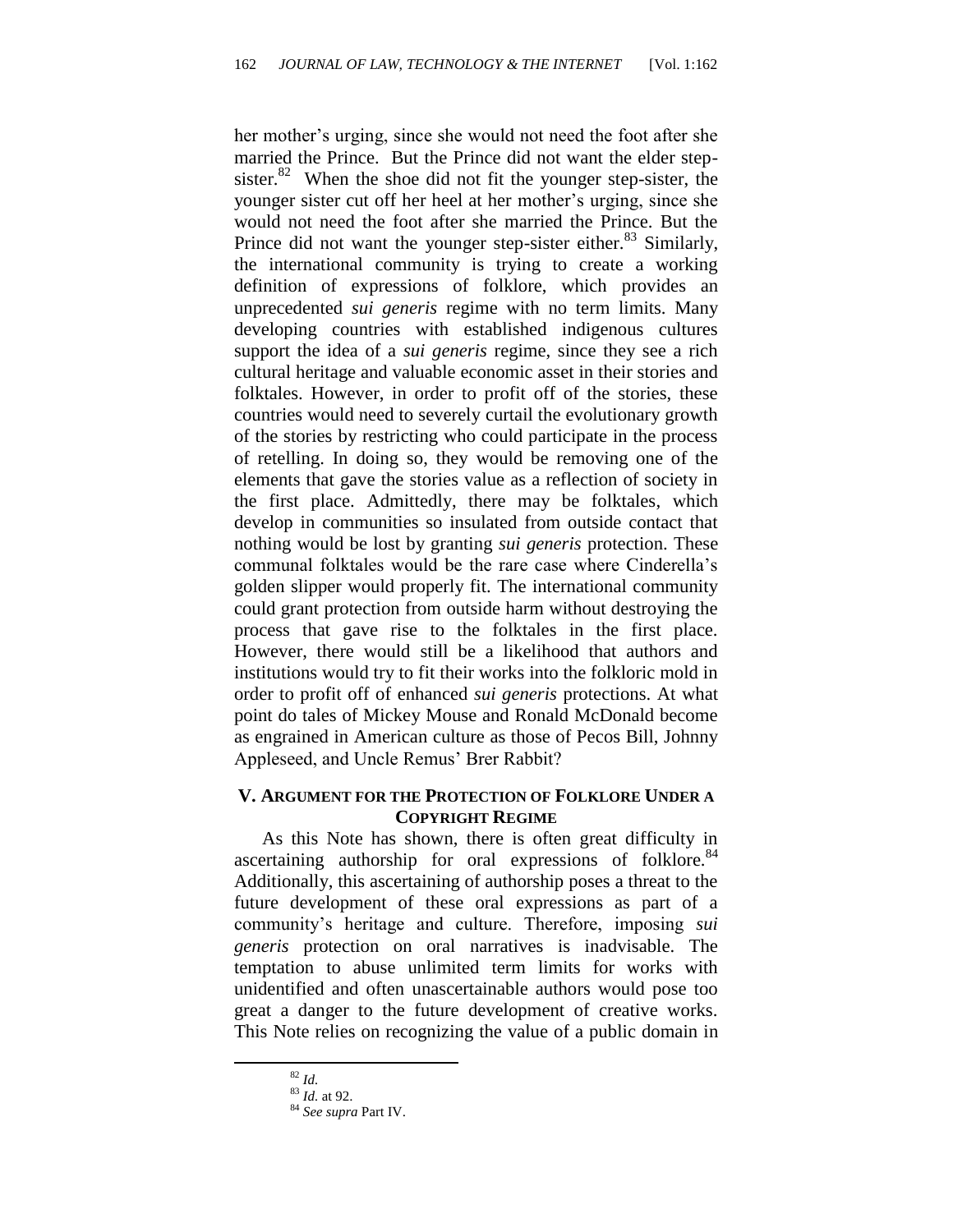the development of folklore: and as one Egyptian folklore advocate icily proclaimed, "public domain is a *very* Western concept."<sup>85</sup> It is important to recognize the value of folklore as an aspect of cultural and national identity. Listening to folkloric stories in social gatherings can provide a shared set of morals and experiences, which defines groups in stronger ways than lines on a map. In 1998, Disney adapted the Chinese folktale "The Ballad of Mulan" into an animated musical. Professors Weimin Mo and Wenju Shen accused Disney of being a "bulldozer [that] rolls over the Chinese culture" by modifying the story and removing the cultural context of the tale.<sup>86</sup> There is a concern that large corporations may supplant earlier versions of a work, corrupting the story's message. $87$  So, while there are significant concerns about the protection of folklore from misuse and misappropriation, this Note argues that existing intellectual property law regimes such as copyright law are sufficient to address these issues.

Unlike the proposed *sui generis* protection, copyright law requires that works by identifiable authors are entitled to protection for a limited term, as long as they are fixed in a tangible medium.<sup>88</sup> Requiring oral narratives to be fixed in a tangible medium presents a burden for communities interested in protecting their folktales. However, it also creates an incentive for communities to actively keep records of their history through audio and video recordings, as well as written records. This falls in line with the goal of preserving a message for future generations. Also, the commercial exploitation of folklore expressions almost always involves works that have already been fixed in a medium.<sup>89</sup> Therefore, requiring expressions of folklore to be fixed in order to receive protection is not an undue burden. <sup>90</sup> Furthermore, the originality requirement of copyright law does not provide too high a burden on protection.<sup>91</sup> The perpetual evolution of oral histories when they are transmitted from generation to generation, likely rises to the relatively low threshold of originality set in most countries.<sup>92</sup> Additionally, the creative effort expended in

 $^{85}$  PAUL GOLDSTEIN, COPYRIGHT'S HIGHWAY: FROM GUTENBERG TO THE CELESTIAL JUKEBOX 10 (2003).

<sup>86</sup> Fischer, *supra* note 6, at 43.

<sup>87</sup> *Id.*

<sup>88</sup> *See, e.g.*, 17 U.S.C. § 102 (1990).

<sup>89</sup> Agnes Lucas-Schloetter, *Folklore*, *in* INDIGENOUS HERITAGE AND INTELLECTUAL PROPERTY 292 (S. von Lewinski ed., 2003).

 $^0$  *Id.* 

<sup>91</sup> *Id.* at 293, 303.

<sup>92</sup> *Id.*